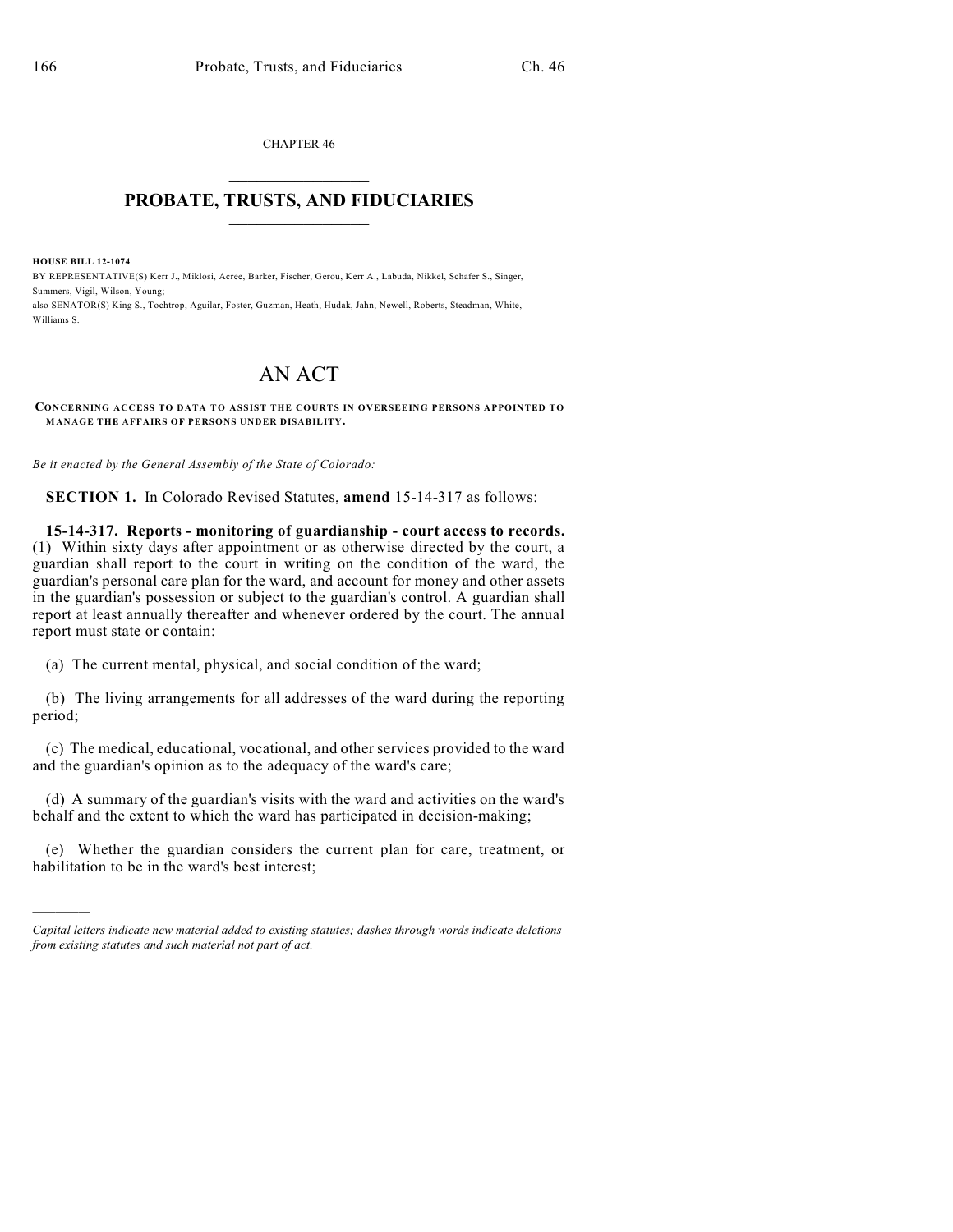(f) Plans for future care; and

(g) A recommendation as to the need for continued guardianship and any recommended changes in the scope of the guardianship.

(2) The court may appoint a visitor OR OTHER SUITABLE PERSON to review a report, interview the ward or guardian, and make any other investigation the court directs.

 $(3)$  The court shall establish a system for monitoring guardianships, including the filing and review of annual reports.

(4) (a) WHENEVER A GUARDIAN FAILS TO FILE A REPORT OR FAILS TO RESPOND TO AN ORDER OF THE COURT TO SHOW CAUSE WHY THE GUARDIAN SHOULD NOTBE HELD IN CONTEMPT OF COURT, THE CLERK OF THE COURT OR HIS OR HER DESIGNEE MAY RESEARCH THE WHEREABOUTS AND CONTACT INFORMATION OF THE GUARDIAN AND THE WARD. TO FACILITATE THIS RESEARCH, THE CLERK OF THE COURT OR HIS OR HER DESIGNEE SHALL HAVE ACCESS TO DATA MAINTAINED BY OTHER STATE AGENCIES, INCLUDING BUT NOT LIMITED TO VITAL STATISTICS INFORMATION MAINTAINED BY THE DEPARTMENT OF PUBLIC HEALTH AND ENVIRONMENT, WAGE AND EMPLOYMENT DATA MAINTAINED BY THE DEPARTMENT OF LABOR AND EMPLOYMENT, LISTS OF LICENSED DRIVERS AND INCOME TAX DATA MAINTAINED BY THE DEPARTMENT OF REVENUE AND PROVIDED PURSUANT TO SECTION 13-71-107, C.R.S., AND VOTER REGISTRATION INFORMATION OBTAINED ANNUALLY BY THE STATE COURT ADMINISTRATORPURSUANT TO SECTION 13-71-107,C.R.S.THE COURT MAY ACCESS THE DATA ONLY TO OBTAIN CONTACT INFORMATION FOR THE GUARDIAN OR THE WARD. NOTWITHSTANDING ANY PROVISION OF LAW TO THE CONTRARY, THE JUDICIAL DEPARTMENT AND THE OTHER STATE AGENCIES LISTED IN THIS PARAGRAPH (a) MAY ENTER INTO AGREEMENTS FOR THE SHARING OF THIS DATA. THE JUDICIAL DEPARTMENT AND THE COURTS SHALL NOT ACCESS DATA MAINTAINED PURSUANT TO THE "ADDRESS CONFIDENTIALITY PROGRAM ACT", PART 21 OF ARTICLE 30 OF TITLE 24, C.R.S.

(b) THE COURT SHALL PRESERVE THE CONFIDENTIALITY OF THE DATA OBTAINED FROM OTHER STATE AGENCIES AND USE THE DATA ONLY FOR THE PURPOSES SET FORTH IN THIS SUBSECTION (4). NOTWITHSTANDING THE PROVISIONS OF ARTICLE 72 OF TITLE 24, C.R.S., DOCUMENTS AND INFORMATION OBTAINED BY THE COURT PURSUANT TO THIS SUBSECTION (4) ARE NOT PUBLIC RECORDS AND SHALL BE OPEN TO PUBLIC INSPECTION ONLY UPON AN ORDER OF THE COURT BASED ON A FINDING OF GOOD CAUSE, EXCEPT TO THE EXTENT THEY WOULD OTHERWISE BE OPEN TO INSPECTION FROM THE PROVIDING STATE AGENCY.

(c) FOR PURPOSES OF THIS SUBSECTION (4), "CONTACT INFORMATION" MEANS NAME, RESIDENTIAL ADDRESS, BUSINESS ADDRESS, DATE OF BIRTH, DATE OF DEATH, PHONE NUMBER, E-MAIL ADDRESS, OR OTHER IDENTIFYING INFORMATION AS DIRECTED BY THE COURT.

**SECTION 2.** In Colorado Revised Statutes, **amend** 15-14-420 as follows:

**15-14-420. Reports - appointment of monitor - monitoring - records - court**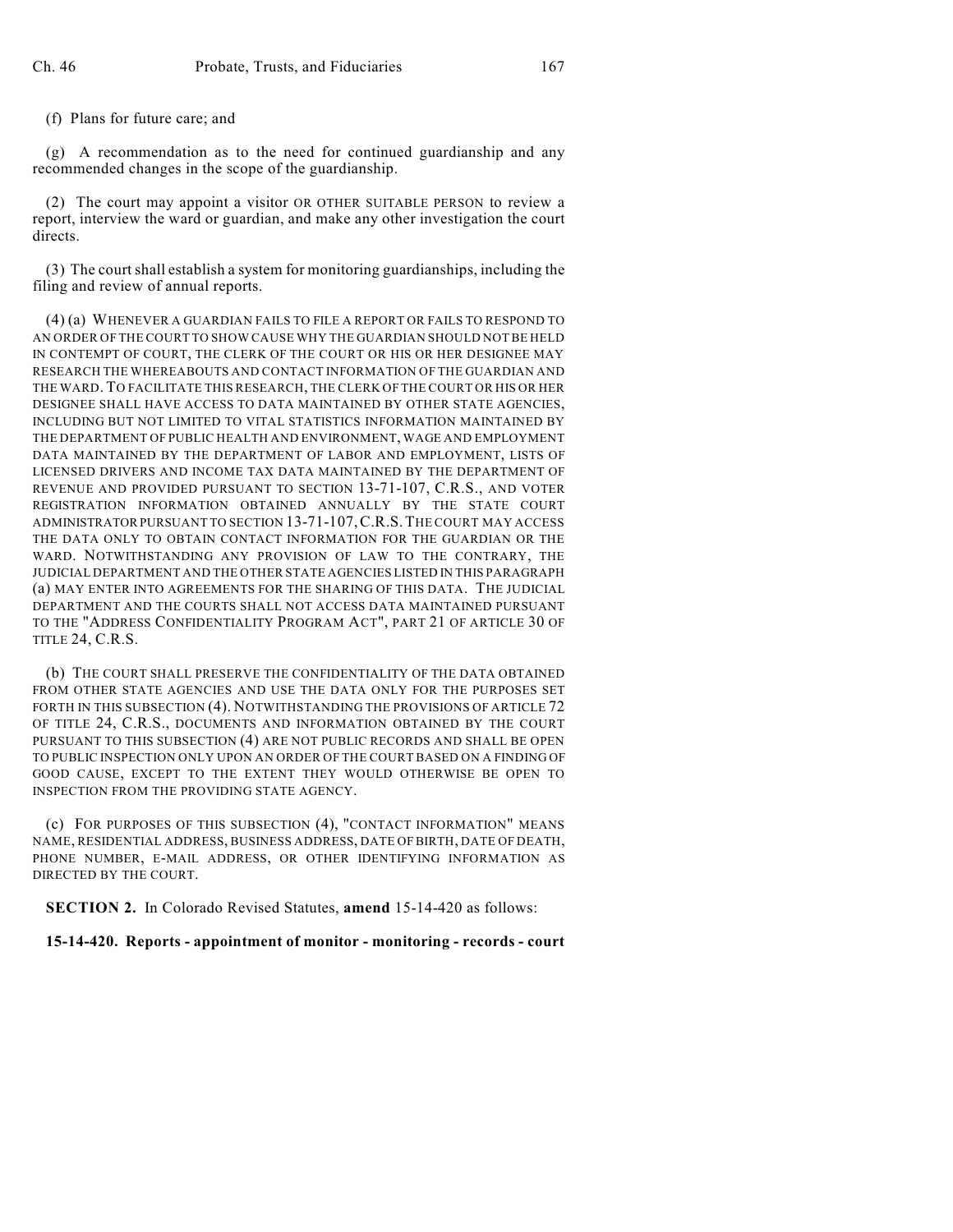**access to records.** (1) A conservator shall report to the court about the administration of the estate annually unless the court otherwise directs. Upon filing a petition or motion and after notice, a conservator shall be entitled to a hearing to settle all matters covered in an intermediate or final report. An order, after notice and hearing, allowing an intermediate report of a conservator adjudicates all of the conservator's, his or her other counsel's, and his or her other agent's liabilities concerning all matters adequately disclosed in the report. An order, after notice and hearing, allowing a final report adjudicates all previously unsettled liabilities of the conservator, his or her counsel, and that of his or her agents relating to the conservatorship, the protected person, or the protected person's successors.

(2) Unless the court orders otherwise, a report must:

(a) Contain a list of the assets of the estate under the conservator's control and a list of the receipts, disbursements, and distributions during the period for which the report is made;

(b) Reflect the services provided to the protected person; and

(c) State any recommended changes in the plan for the conservatorship as well as a recommendation as to the continued need for conservatorship and any recommended changes in the scope of the conservatorship.

(3) The court may appoint a VISITOR OR OTHER suitable person to review a report or plan, interview the protected person or conservator, and make any other investigation the court directs. In connection with a report, the court may order a conservator to submit the assets of the estate to an appropriate examination to be made in a manner the court directs.

(4) The court shall establish a system for monitoring conservatorships, including the filing and review of conservators' reports and plans.

(5) A conservator shall keep records of the administration of the estate and make them available for examination on reasonable request of an interested person within thirty days unless the court otherwise directs.

(6) (a) WHENEVER A CONSERVATOR FAILS TO FILE A REPORT OR FAILS TO RESPOND TO AN ORDER OF THE COURT TO SHOW CAUSE WHY THE CONSERVATOR SHOULD NOT BE HELD IN CONTEMPT OF COURT, THE CLERK OF THE COURT OR HIS OR HER DESIGNEE MAY RESEARCH THE WHEREABOUTS AND CONTACT INFORMATION OF THE CONSERVATOR AND THE PROTECTED PERSON. TO FACILITATE THIS RESEARCH, THE CLERK OF THE COURT OR HIS OR HER DESIGNEE SHALL HAVE ACCESS TO DATA MAINTAINED BY OTHER STATE AGENCIES, INCLUDING BUT NOT LIMITED TO VITAL STATISTICS INFORMATION MAINTAINED BY THE DEPARTMENT OF PUBLIC HEALTH AND ENVIRONMENT, WAGE AND EMPLOYMENT DATA MAINTAINED BY THE DEPARTMENT OF LABOR AND EMPLOYMENT, LISTS OF LICENSED DRIVERS AND INCOME TAX DATA MAINTAINED BY THE DEPARTMENT OF REVENUE AND PROVIDED PURSUANT TO SECTION 13-71-107, C.R.S., AND VOTER REGISTRATION INFORMATION OBTAINED ANNUALLY BY THE STATE COURT ADMINISTRATOR PURSUANT TO SECTION 13-71-107, C.R.S.THE COURT MAY ACCESS THE DATA ONLY TO OBTAIN CONTACT INFORMATION FOR THE CONSERVATOR OR THE WARD. NOTWITHSTANDING ANY PROVISION OF LAW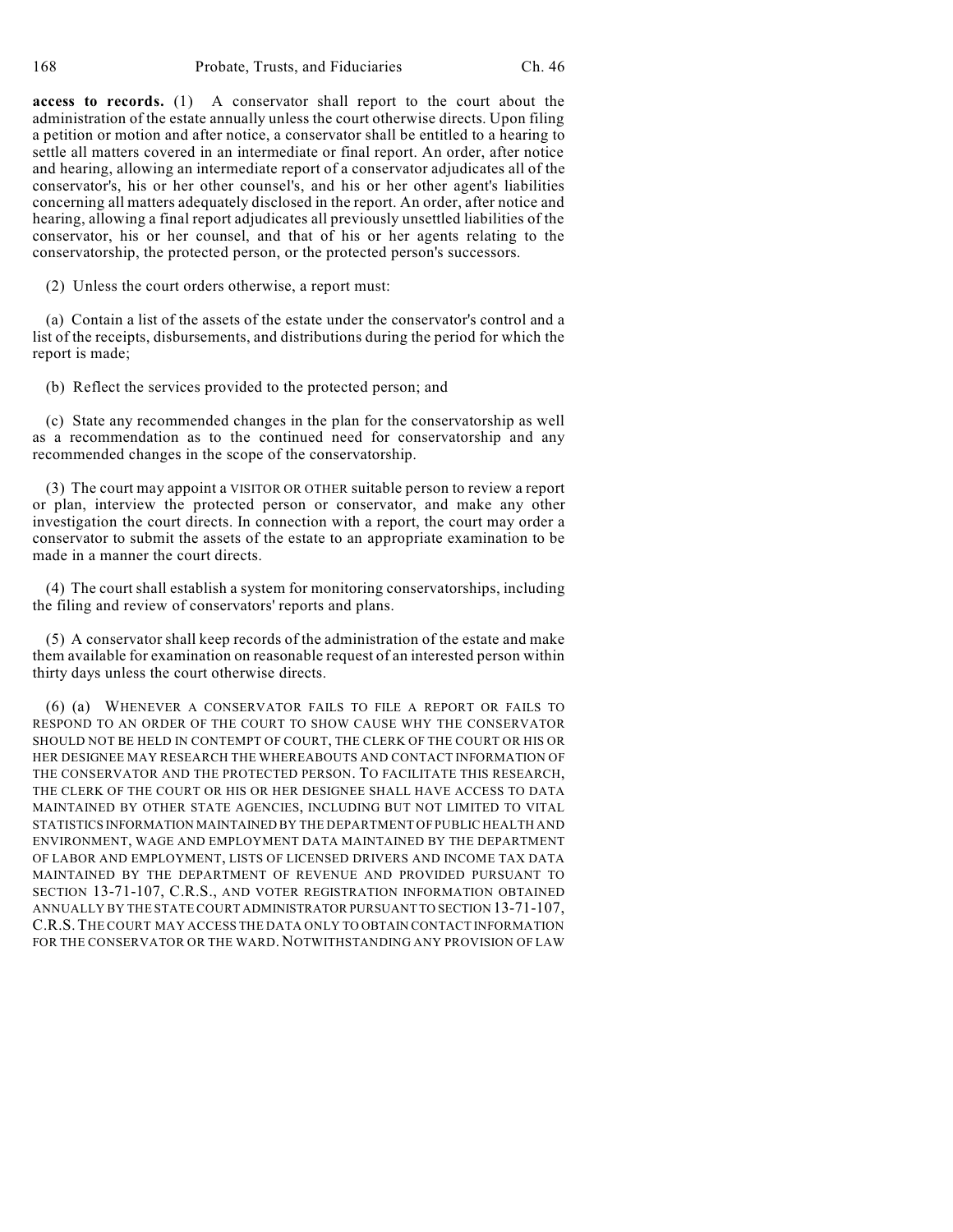TO THE CONTRARY, THE JUDICIAL DEPARTMENT AND THE OTHER STATE AGENCIES LISTED IN THIS PARAGRAPH (a) MAY ENTER INTO AGREEMENTS FOR THE SHARING OF THIS DATA. THE JUDICIAL DEPARTMENT AND THE COURTS SHALL NOT ACCESS DATA MAINTAINED PURSUANT TO THE "ADDRESSCONFIDENTIALITY PROGRAM ACT", PART 21 OF ARTICLE 30 OF TITLE 24, C.R.S.

(b) THE COURT SHALL PRESERVE THE CONFIDENTIALITY OF THE DATA OBTAINED FROM THE OTHER STATE AGENCIES AND USE THE DATA ONLY FOR THE PURPOSES SET FORTH IN THIS SUBSECTION (6). NOTWITHSTANDING THE PROVISIONS OF ARTICLE 72 OF TITLE 24, C.R.S., DOCUMENTS AND INFORMATION OBTAINED BY THE COURT PURSUANT TO THIS SUBSECTION (6) ARE NOT PUBLIC RECORDS AND SHALL BE OPEN TO PUBLIC INSPECTION ONLY UPON AN ORDER OF THE COURT BASED ON A FINDING OF GOOD CAUSE, EXCEPT TO THE EXTENT THEY WOULD OTHERWISE BE OPEN TO INSPECTION FROM THE PROVIDING STATE AGENCY.

(c) FOR PURPOSES OF THIS SUBSECTION (6), "CONTACT INFORMATION" MEANS NAME, RESIDENTIAL ADDRESS, BUSINESS ADDRESS, DATE OF BIRTH, DATE OF DEATH, PHONE NUMBER, E-MAIL ADDRESS, OR OTHER IDENTIFYING INFORMATION AS DIRECTED BY THE COURT.

**SECTION 3.** In Colorado Revised Statutes, 15-14-110 , **amend** (1) as follows:

**15-14-110. Letters of office.** (1) A nominee for guardian, emergency guardian, conservator, or special conservator shall file an acceptance of office with the court. The acceptance of office shall be signed by the nominee and, except as otherwise provided in this section, shall include a statement by the nominee informing the court of the following:

(a) Whether the nominee has been convicted of, pled nolo contendere to, or received a deferred sentence for a felony or misdemeanor, and, if so, the name of the state and court issuing the order;

(b) Whether a temporary civil protection or restraining order or a permanent civil protection or restraining order has been issued against the nominee in the state of Colorado or another state at any time;

(c) Whether a civil judgment has been entered against the nominee, and, if so, the name of the state and court granting the judgment; and

(d) Whether the nominee has been relieved of any court-appointed responsibilities, and, if so, the name of the court relieving the nominee; AND

(e) THAT THE NOMINEE ACKNOWLEDGES AND UNDERSTANDS THAT IF THE NOMINEE FAILS TO FILE REQUIRED REPORTS WITH THE COURT OR FAILS TO RESPOND TO AN ORDER OF THE COURT TO SHOW CAUSE WHY THE NOMINEE SHOULD NOT BE HELD IN CONTEMPT OF COURT, COLORADO LAW AUTHORIZES THE COURT TO ACCESS DATA AND RECORDS OF STATE AGENCIES IN ORDER TO OBTAIN CONTACT INFORMATION, AS DEFINED IN SECTIONS 15-14-317 (4) (c) AND 15-14-420 (6) (c).